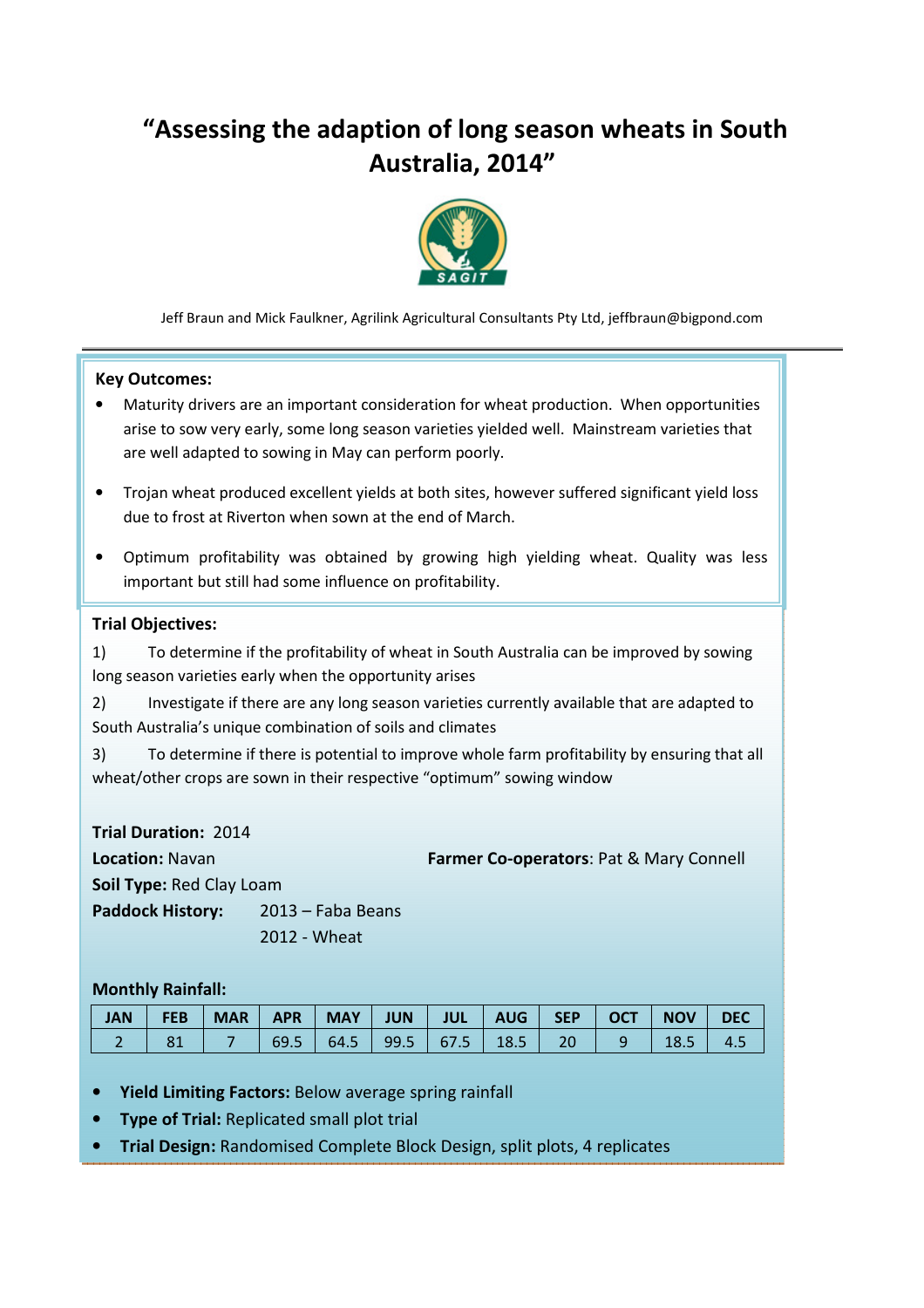## Treatments:

There were two trial sites sown, one at Paskeville (Avg ARF 400mm) and Riverton (Avg ARF 525mm). Each site had 2 times of seeding: Very Early (28<sup>th</sup> March, Riverton & 31<sup>st</sup> March, Paskeville) and Early (28<sup>th</sup> April, Riverton & 29<sup>th</sup> April, Paskeville). 20 varieties were sown in each trial (See Table 1). Each variety was treated with imidacloprid seed dressing to avoid BYDV infection. All varieties were sown at 100 seeds/m<sup>2</sup> and with 80 kg/ha MAP. Nitrogen was applied to all plots at a rate sufficient to prevent nitrogen becoming a limiting factor in the experiment. Plots were cut for dry matter a various stages during the year (data not shown), harvest indices taken for each variety (data not shown) as well as yield and grain protein. Other quality perameters were not recorded such as screenings and test weight.

Table 1: Varieties sown in SAGIT long season wheat trials, Paskeville and Riverton, 2014

| Variety          | Maturity / Type (Max Grade SA)   | Variety        | Maturity / Type (Max Grade SA) |  |  |
|------------------|----------------------------------|----------------|--------------------------------|--|--|
| <b>Trojan</b>    | Mid Late Spring Wheat* (APW)     | <b>Estoc</b>   | Mid Late Spring Wheat (APW)    |  |  |
| <b>Mace</b>      | Early Mid Spring Wheat* (AH)     |                | Mid Late Spring Wheat (AH)     |  |  |
| Cobra            | Early Mid Spring Wheat (AH)      | Kiora          | Mid Late Spring Wheat (AH)     |  |  |
| <b>Forrest</b>   | Late Spring Wheat (APW)          | <b>Revenue</b> | Very Late Winter Wheat (FEED)  |  |  |
| Chara            | Mid Late Spring Wheat* (AH)      | <b>Naparoo</b> | Late Winter Wheat (FEED)       |  |  |
| <b>Beaufort</b>  | Late Spring Wheat (FEED)         | Lancer         | Mid Late Spring Wheat (APW)    |  |  |
| <b>Osprey</b>    | Late Winter Wheat (AGP)          | <b>Bolac</b>   | Mid Late Spring Wheat (AH)     |  |  |
| <b>Rosella</b>   | Late Winter Wheat (AGP)          | Wylah          | Late Winter Wheat (APW)        |  |  |
| <b>Eaglehawk</b> | Late Spring Wheat (APW)          | Whistler       | Late Winter Wheat (ASW)        |  |  |
| Gazelle          | Mid Late Spring Wheat (SF1*/AGP) | Wedgetail      | Late Winter Wheat (APW)        |  |  |

\* - Gazelle able to be delivered as Soft biscuit wheat (SF1) in Mid North

#### Results:

## YIELD

Yield varied between sites, both with highly significant variety x time of sowing (TOS) effects. The yield results for Paskeville (Figure 1) and Riverton (Figure 2) are displayed below.

TOS 1 Paskeville: The yields of the mid-late season spring wheats Beaufort, Bolac, Gazelle, Lancer, Trojan and Yitpi were significantly higher than all other varieties at this time of sowing. This result demonstrates that well adapted main season varieties like Mace can be sown too early, thereby not achieving their potential yield. The winter types and some of the late spring varieties tested did not perform well at this site at this time of sowing revealing they may be poorly adapted to the soil type.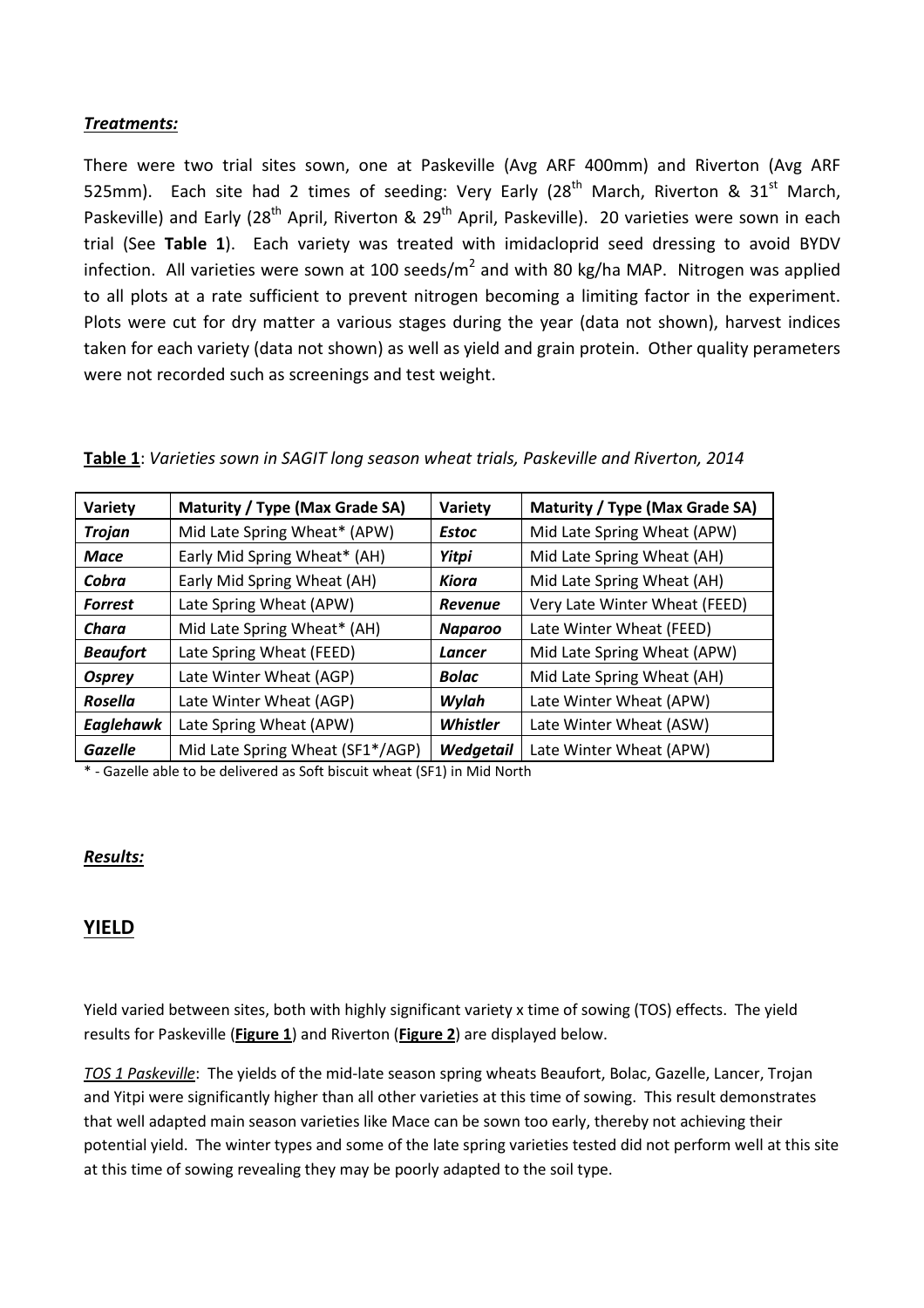TOS 2 Paskeville: The yields of Trojan and Yitpi were significantly higher than most of the other varieties. This result demonstrates how well adapted these varietal types are to this environment. Both varieties have photoperiod responsive developmental triggers, which allows them to be planted early, but "hold back" development to maximize the time they have to utilize water during the season.

TOS 1 Riverton: The yields at Riverton were highly variable due to frost events that occurred during early August and September. Early-mid and many of the mid-late spring wheat varieties were frosted at flowering, during grain fill or during early head emergence, resulting in very low yields. The late season varieties Beaufort, Eaglehawk, Forrest, Wedgetail and Whistler were all able to produce yields in excess of 5.5 t/ha indicating they may have significant potential for early sowing TOS 2 Riverton: The well adapted early-mid (Cobra, Mace) and mid-late (Trojan) produced the highest yields. This shows the value of sowing well adapted, main season varieties on time. The winter and late spring lines produced slightly lower yields at this time of sowing, with the exception of Beaufort, Wedgetail, Rosella and Whistler which were still able to produce yields in excess of 5.5 t/ha.



Figure 1: Grain Yields vs. Time of Sowing and Variety at Paskeville, 2014

TOS x Variety LSD 5% - 451.99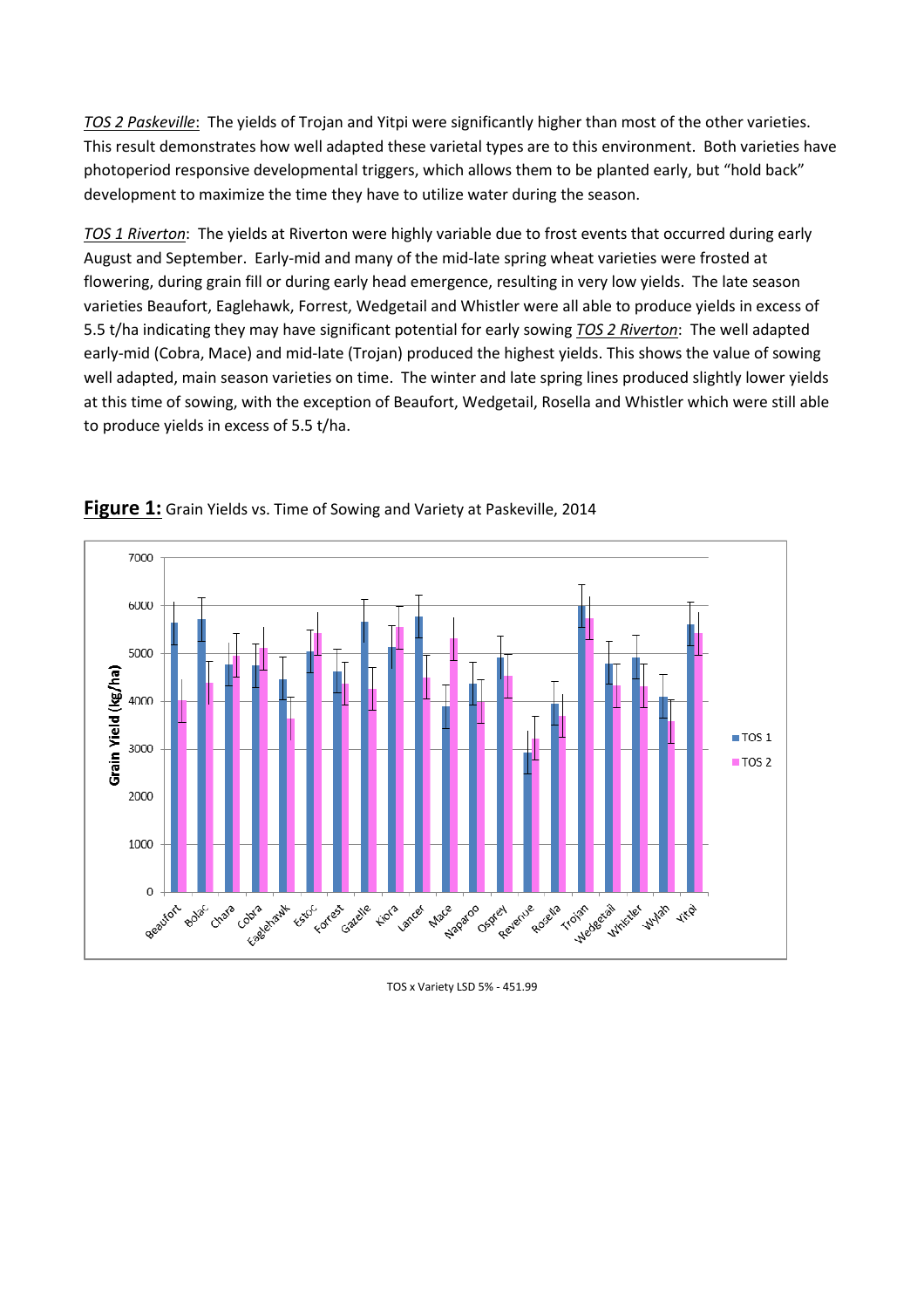

#### Figure 2: Grain Yields vs. Time of Sowing and Variety at Riverton, 2014

TOS x Variety LSD 5% - 743.2

# GRAIN PROTEIN

The grain protein content (Table 2) at Paskeville were generally lower at the first time of sowing than the second. This was expected as grain fill occurred under cooler conditions for many of the varieties at this time of sowing with adequate soil moisture. Additionally, many of the varieties tested at this first time of sowing were higher yielding, resulting in "protein dilution" in the grain.

At Riverton, the protein content of many varieties tested were very high at the first time of sowing, as a result of the frost and significantly lower grain yields producing less "protein dilution". Generally the varieties that yielded well at this time of seeding had significantly lower grain protein levels.

Grain protein was also used as the basis for a simple financial analysis along with grain yield and the maximum grade achievable for that variety in South Australia. The prices used can be seen in Table 3.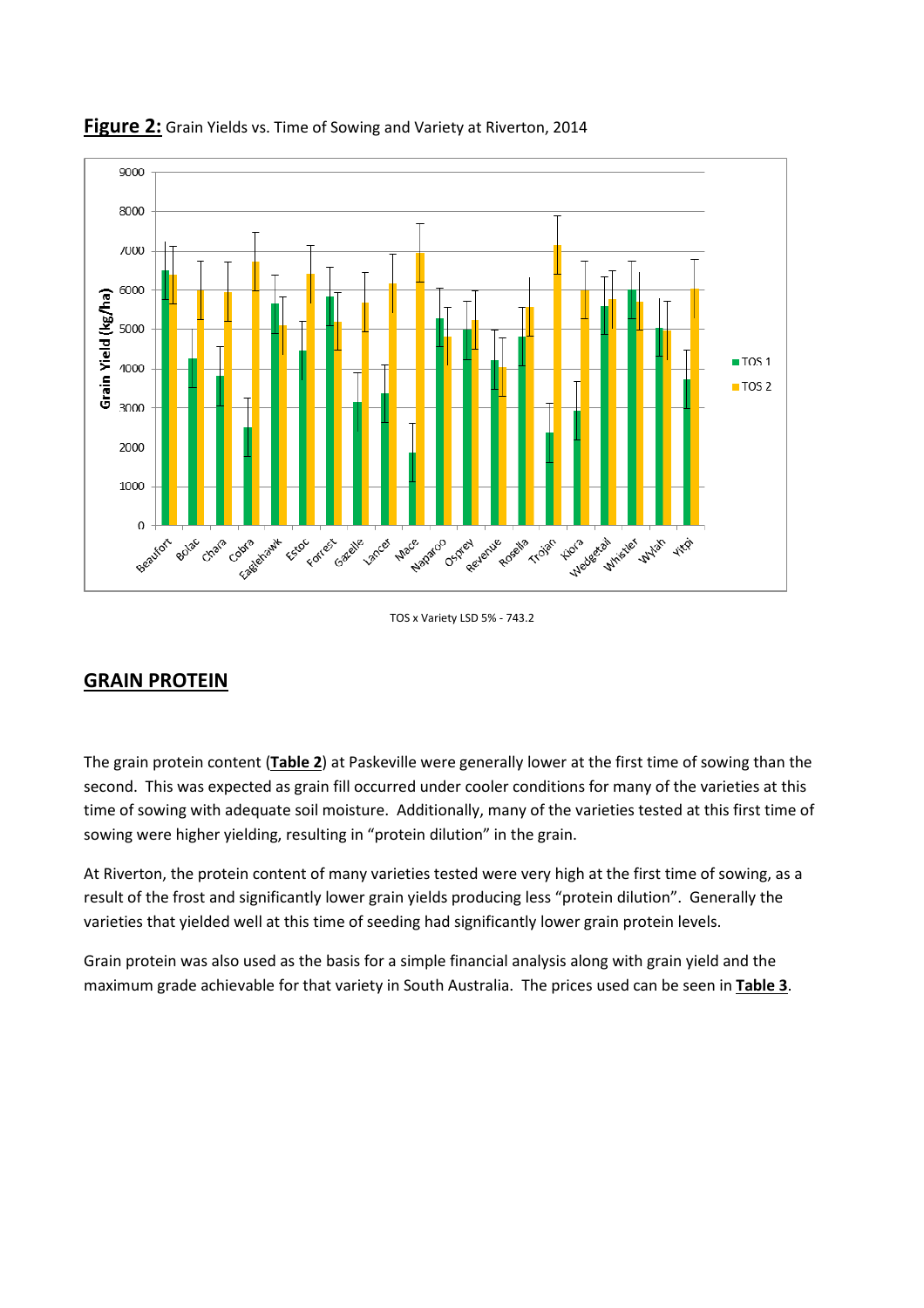|                                | <b>Paskeville</b> |                  | Riverton         |                  |  |
|--------------------------------|-------------------|------------------|------------------|------------------|--|
| Variety                        | TOS <sub>1</sub>  | TOS <sub>2</sub> | TOS <sub>1</sub> | TOS <sub>2</sub> |  |
| <b>Beaufort</b>                | 11.0              | 11.2             | 9.2              | 10.4             |  |
| <b>Bolac</b>                   | 11.5              | 12.2             | 12.8             | 11.1             |  |
| Chara                          | 11.1              | 11.3             | 13.0             | 10.3             |  |
| Cobra                          | 11.3              | 10.3             | 15.4             | 9.9              |  |
| Eaglehawk                      | 12.0              | 11.4             | 10.1             | 11.1             |  |
| <b>Estoc</b>                   | 12.2              | 11.9             | 12.8             | 10.9             |  |
| <b>Forrest</b>                 | 11.8              | 12.3             | 10.6             | 11.7             |  |
| <b>Gazelle</b>                 | 11.1              | 11.0             | 11.0             | 8.1              |  |
| <b>Kiora</b>                   | 11.1              | 11.6             | 13.0             | 10.8             |  |
| Lancer                         | 12.2              | 12.1             | 15.1             | 10.6             |  |
| <b>Mace</b>                    | 11.0              | 11.3             | 16.0             | 9.0              |  |
| <b>Naparoo</b>                 | 12.4              | 13.1             | 10.4             | 13.5             |  |
| <b>Osprey</b>                  | 12.8              | 14.0             | 11.4             | 12.3             |  |
| <b>Revenue</b>                 | 13.2              | 13.1             | 11.3             | 12.7             |  |
| <b>Rosella</b>                 | 13.2              | 13.4             | 11.2             | 12.7             |  |
| <b>Trojan</b>                  | 10.7              | 10.4             | 14.7             | 10.1             |  |
| Wedgetail                      | 12.7              | 13.2             | 10.9             | 11.9             |  |
| Whistler                       | 12.1              | 12.6             | 10.4             | 11.6             |  |
| Wylah                          | 14.2              | 13.2             | 11.6             | 12.4             |  |
| <b>Yitpi</b>                   | 11.2              | 11.4             | 13.0             | 11.4             |  |
| <b>TOS x Variety LSD</b><br>5% |                   | 0.39             | 1.59             |                  |  |

Table 2: Grain Protein Content (%) vs. Time of Sowing and Variety at Paskeville and Riverton, 2014

Table 3: Wheat Prices and Grade Spreads, Dec 11<sup>th</sup> 2014, Delivered Port Adelaide

| Grade  | \$/tonne |  |  |
|--------|----------|--|--|
| AH1    | 310      |  |  |
| AH2    | 297      |  |  |
| APW    | 285      |  |  |
| ASW    | 270      |  |  |
| AGP    | 265      |  |  |
| FEED   | 245      |  |  |
| $SF1*$ | 285      |  |  |

\*Gazelle able to be delivered as Soft 1 (<9.5% Protein) in Mid North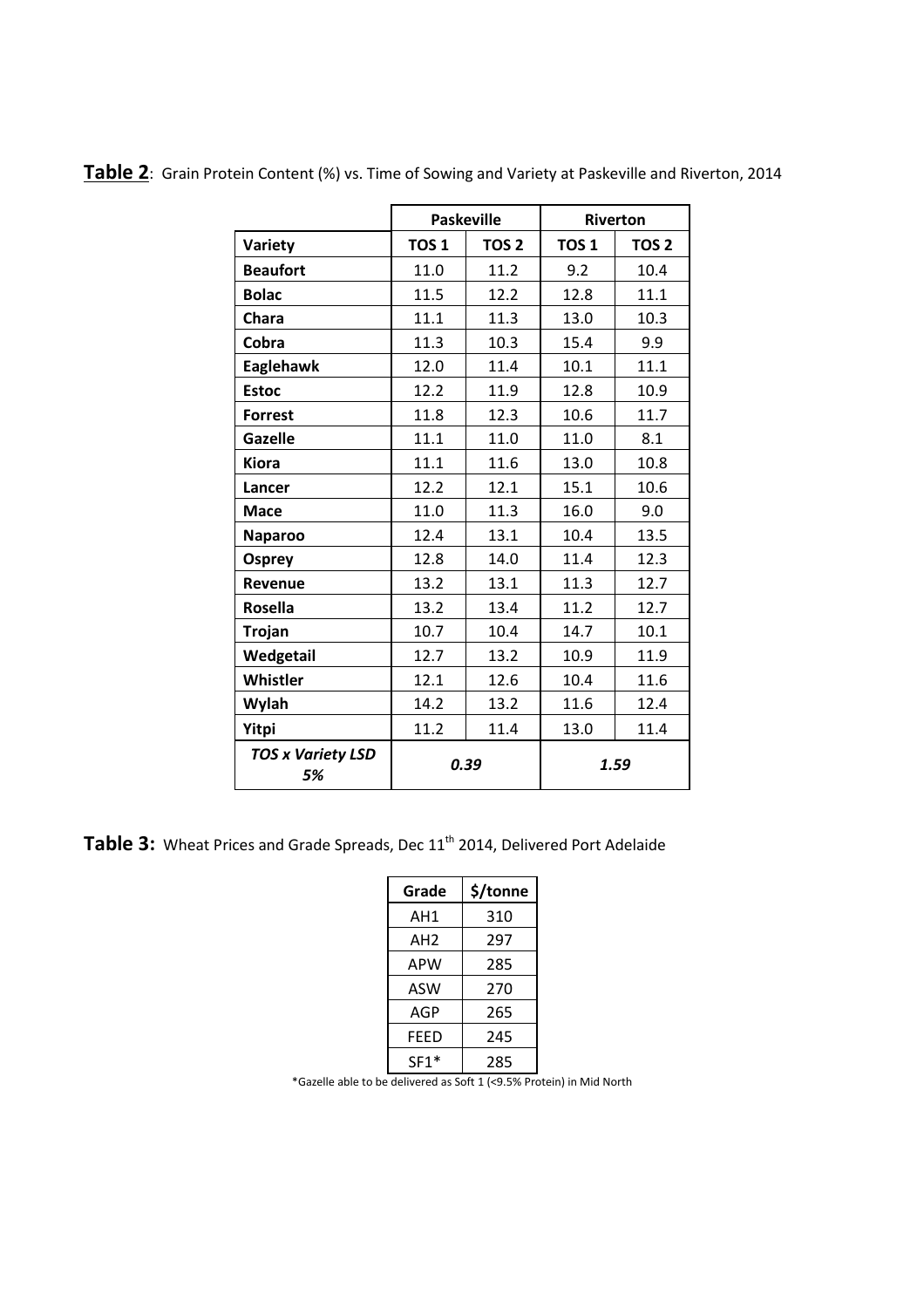## ECONOMICS

The grain yield and protein for each variety at both times of sowing were combined to produce a simple financial analysis for each site (See Figure 3 & Figure 4). No other grain quality parameters such as screenings or test weight were used to grade the varieties for this analysis. It is acknowledged that there is likely to be potential downgrades based on higher screenings and lower test weight in certain varieties that were tested, particularly those that were frosted at Riverton.

From this simple analysis, very early sowing of mid-late season varieties that could achieve APW grade or better were most profitable at Paskeville. The exception to this was Beaufort wheat (Feed in SA), which yielded well at this time of sowing, highlighting the contribution that yield makes to \$ returns.

The second time of sowing at Paskeville indicated sowing well adapted varieties (Mace, Yitpi, Trojan, Kiora, Estoc) in their preferred seeding window resulted in the highest gross income. The profitability of these varieties sown at the second time of seeding matched, and often exceeded, those of many longer season varieties sown earlier.

The Riverton site revealed that sowing certain varieties too early can result in catastrophic financial implications, particularly due to yield reduction by frost. At this site however, some of the early sown, late season varieties were able to perform similarly to early-mid season varieties sown later.

These results highlight the value of testing varieties in two distinct environments within South Australia. Some varieties that have poor adaptation at Paskeville (albeit after 1 seasons trials), have performed well at Riverton.

Many of the interstate varieties appear less well adapted to the 1) soils and subsoils at Paskeville and 2) warmer temperatures that may not allow some of the longer season varieties to build plant structures essential for high yields.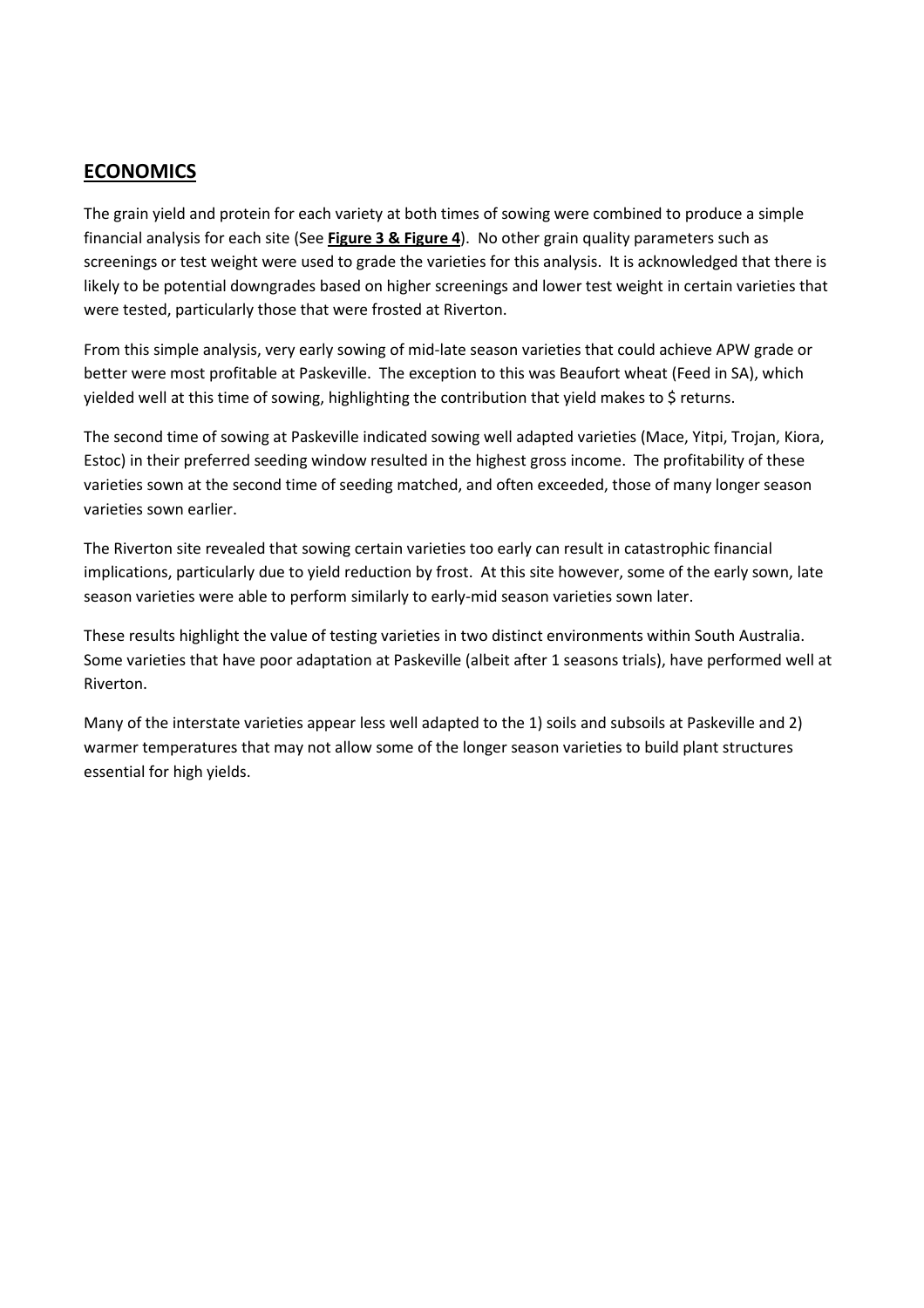

Figure 3: Gross Income (\$/ha) of wheat varieties vs. Time of Sowing at Paskeville, 2014

Figure 4: Gross Income (\$/ha) of wheat varieties vs. Time of Sowing at Riverton, 2014